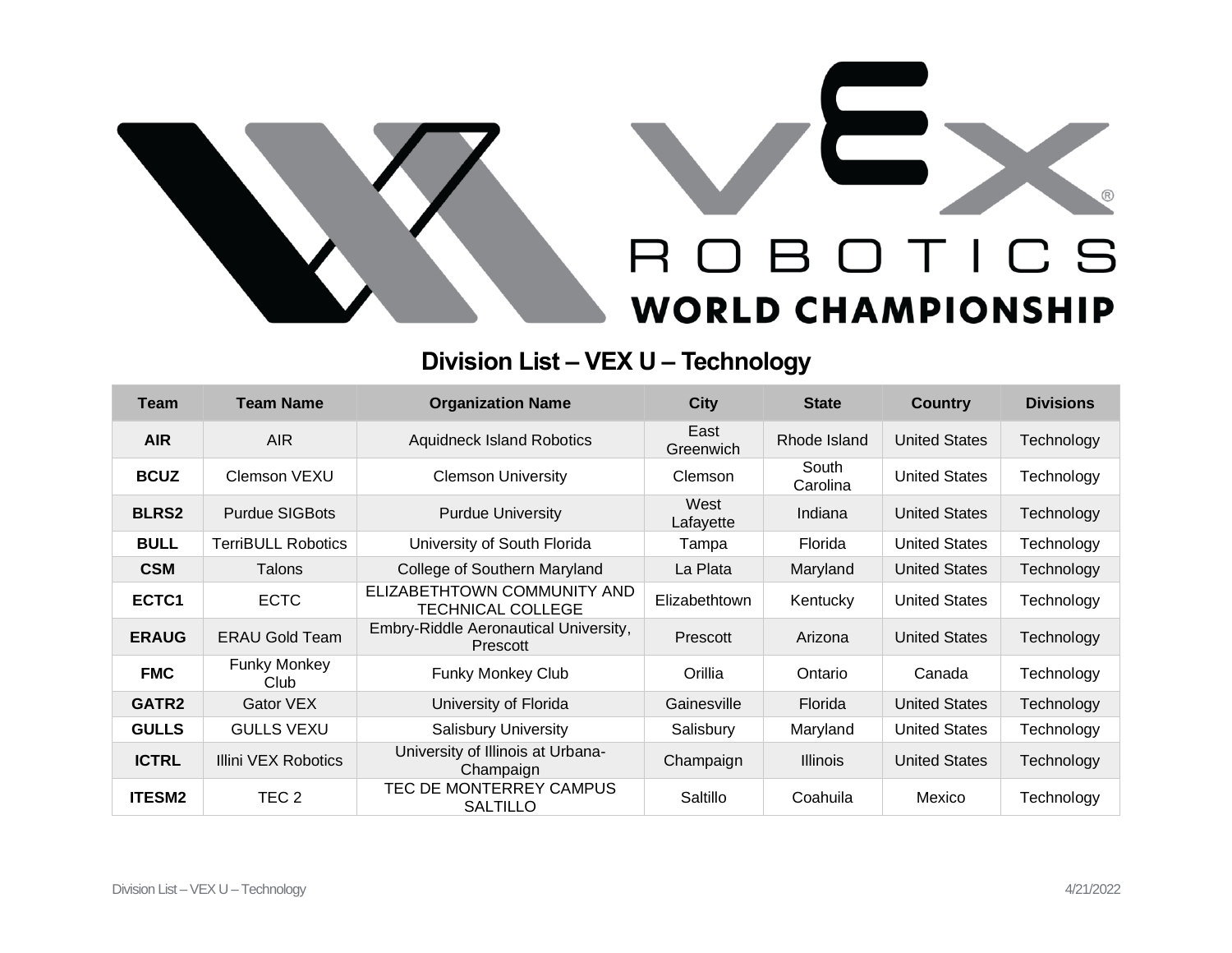| <b>Team</b>      | <b>Team Name</b>                      | <b>Organization Name</b>                           | <b>City</b>         | <b>State</b>               | <b>Country</b>       | <b>Divisions</b> |
|------------------|---------------------------------------|----------------------------------------------------|---------------------|----------------------------|----------------------|------------------|
| <b>ITSMQ</b>     | UTNLA1                                | UNIVERSIDAD TECNOLOGICA DE<br><b>NUEVO LAREDO</b>  | Nuevo Laredo        | Tamaulipas                 | Mexico               | Technology       |
| <b>MARC</b>      | Mankato Area<br><b>Robotics Club</b>  | Mankato Area Robotics Club                         | <b>MANKATO</b>      | Minnesota                  | <b>United States</b> | Technology       |
| MCCC1            | <b>VIRUS: MCCC</b>                    | <b>Technolgy First</b>                             | Monroe              | Michigan                   | <b>United States</b> | Technology       |
| <b>MSOE1</b>     | <b>Raider Robotics</b>                | Milwaukee School of Engineering                    | Milwaukee           | Wisconsin                  | <b>United States</b> | Technology       |
| MTSAC2           | <b>CORE</b>                           | Mt. SAC                                            | Walnut              | California                 | <b>United States</b> | Technology       |
| <b>NUKE</b>      | <b>NUKE Robotics</b>                  | Northern Kentucky University                       | Highland<br>Heights | Kentucky                   | <b>United States</b> | Technology       |
| <b>ORION</b>     | <b>ORION Robotics</b>                 | Robo-Planets                                       | Vancouver           | <b>British</b><br>Columbia | Canada               | Technology       |
| POLY3            | <b>Purple Fire</b><br><b>Robotics</b> | Florida Polytechnic University                     | Lakeland            | Florida                    | <b>United States</b> | Technology       |
| PUCR4            | <b>PUCRA Robotics</b>                 | PUCRA (EEBE UPC)                                   | Barcelona           | Barcelona                  | Spain                | Technology       |
| <b>PYRO</b>      | <b>PYRO Robotics</b>                  | Arizona State University                           | Mesa                | Arizona                    | <b>United States</b> | Technology       |
| <b>RIT</b>       | <b>RIT Tigers</b>                     | Rochester Institute of Technology                  | Rochester           | New York                   | <b>United States</b> | Technology       |
| <b>SENAV1</b>    | <b>SENA VALLE</b>                     | <b>SENA VALLE</b>                                  | Cali                |                            | Colombia             | Technology       |
| STARZ6           | McNeese<br>Gladiators                 | <b>McNeese State University</b>                    | lowa                | Louisiana                  | <b>United States</b> | Technology       |
| TAL <sub>2</sub> | TAL <sub>2</sub>                      | Universidad Tecnologica De Altamira                | Altamira            | Tamaulipas                 | Mexico               | Technology       |
| <b>TCMTY</b>     | <b>TECMTY</b>                         | <b>TEC DE MONTERREY</b>                            | <b>MONTERREY</b>    | Nuevo León                 | Mexico               | Technology       |
| TMAT1            | TMAT1                                 | Universidad Tecnologica De<br>Matamoros            | Matamoros           | Tamaulipas                 | Mexico               | Technology       |
| TMAT3            | TMAT3                                 | Universidad Tecnologica De<br>Matamoros            | <b>Matamoros</b>    | Tamaulipas                 | Mexico               | Technology       |
| <b>UMBC</b>      | <b>UMBC Retriever</b><br>Robotics     | <b>UMBC Retriever Robotics</b>                     | <b>Baltimore</b>    | Maryland                   | <b>United States</b> | Technology       |
| <b>UPRM</b>      | <b>AON Robotics</b>                   | Universidad de Puerto Rico -<br>Mayaguez           | Mayaguez            |                            | Puerto Rico          | Technology       |
| UTCHE1           | Chetumal1                             | Universidad Tecnol A <sup>3</sup> gica de Chetumal | Chetumal            | Quintana Roo               | Mexico               | Technology       |
| <b>VCAT</b>      | <b>VCAT Robotics</b>                  | Vaughn College of A&T                              | Queens              | New York                   | <b>United States</b> | Technology       |
| <b>VRGNS</b>     | Innova't Virgins                      | Innova't EducaciÃ <sup>3</sup>                     | Girona              | Girona                     | Spain                | Technology       |